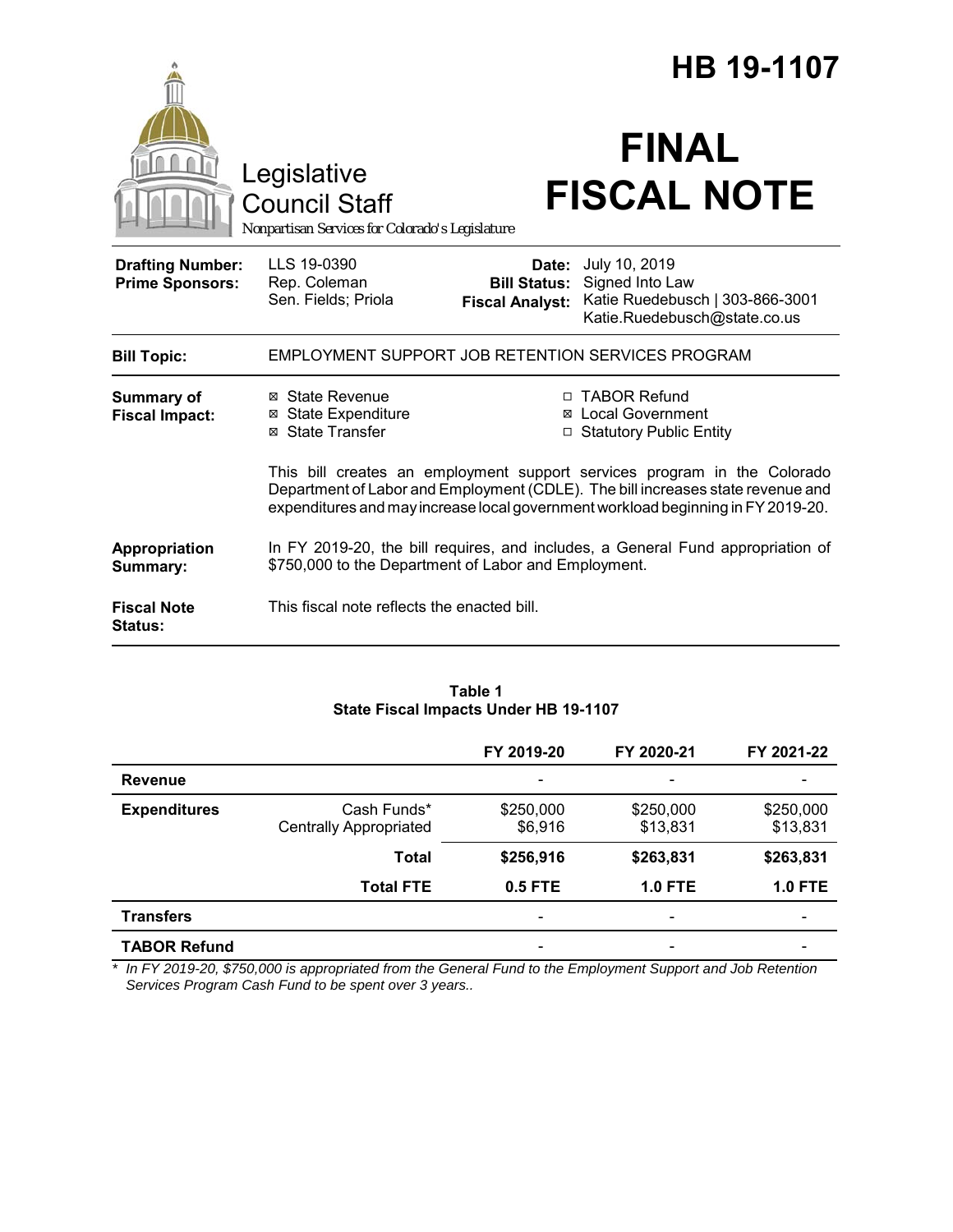July 10, 2019

# **Summary of Legislation**

This bill creates the Employment Support and Job Retention Services Program in the Colorado Department of Labor and Employment (CDLE). The program receives a \$750,000 General Fund appropriation, of which \$250,000 is appropriated to the program in FY 2019-20, and has a mission of providing funding for employment preparation and pursuit, job training, and job retention. CDLE must develop a competitive solicitation process to contract with an outside nonprofit entity to administer the program. This administering entity must develop formal memoranda of understanding with public agencies and private nonprofit organizations to provide employment, job training, and job retention services to eligible individuals.

**Financial terms.** In addition to funding from the General Fund, CDLE is authorized to solicit, accept, and expend gifts, grants, and donations for implementing and operating the program, which are credited to the newly created Employment Support and Job Retention Services Program Cash Fund (fund). CDLE and the administering entity may use money in the fund to oversee and operate the program. The remaining funds may be used only for reimbursements to service providers. The General Assembly may appropriate the remaining money in the fund, up to \$250,000 annually, for the program.

**Program service providers.** Service providers must submit reports to the administering entity that outline the type of service provided, the reason for the services, and basic demographic and geographic information about the individuals and services provided, and agree to participate in a follow-up analysis process throughout the program. Reimbursements received from the administering entity may not be used for job training or employment services currently provided by another source.

**Eligible individuals.** To be eligible for the program, individuals must be at least 16 years of age, be eligible to work in the United States, have a household income at or below the federal poverty level, and be actively pursuing employment or job training with the assistance of a public agency or private nonprofit organization that provides employment services.

**Eligible expenses.** Services that are eligible for reimbursement include transportation; emergency childcare; emergency housing; job training or education fees; work tools and equipment; food and nutrition; utility and internet bills; prepaid cell phones; licenses and certifications; legal services related to employment; interpretation expenses; qualified medical and mental health expenses; and other expenses that relate to employment or job training, but are not provided by any other funding source.

**Reporting.** On or before July 1 each year, the administering entity is required to report to CDLE about the information provided by its service providers, a qualitative analysis based on interviews conducted with a representative sample of service providers about the efficacy of the program, and an account of the program's expenditures. In addition, on or before December 1, 2021, CDLE is required to present a comprehensive analysis of the efficacy of the program to the General Assembly.

## **State Revenue**

The bill may increase revenue to the Employment Support and Job Retention Services Program Cash Fund from any gifts, grants, or donations received by CDLE for the program. At this time, no source of funds has been identified. Any gifts, grants, or donations received are exempt from TABOR.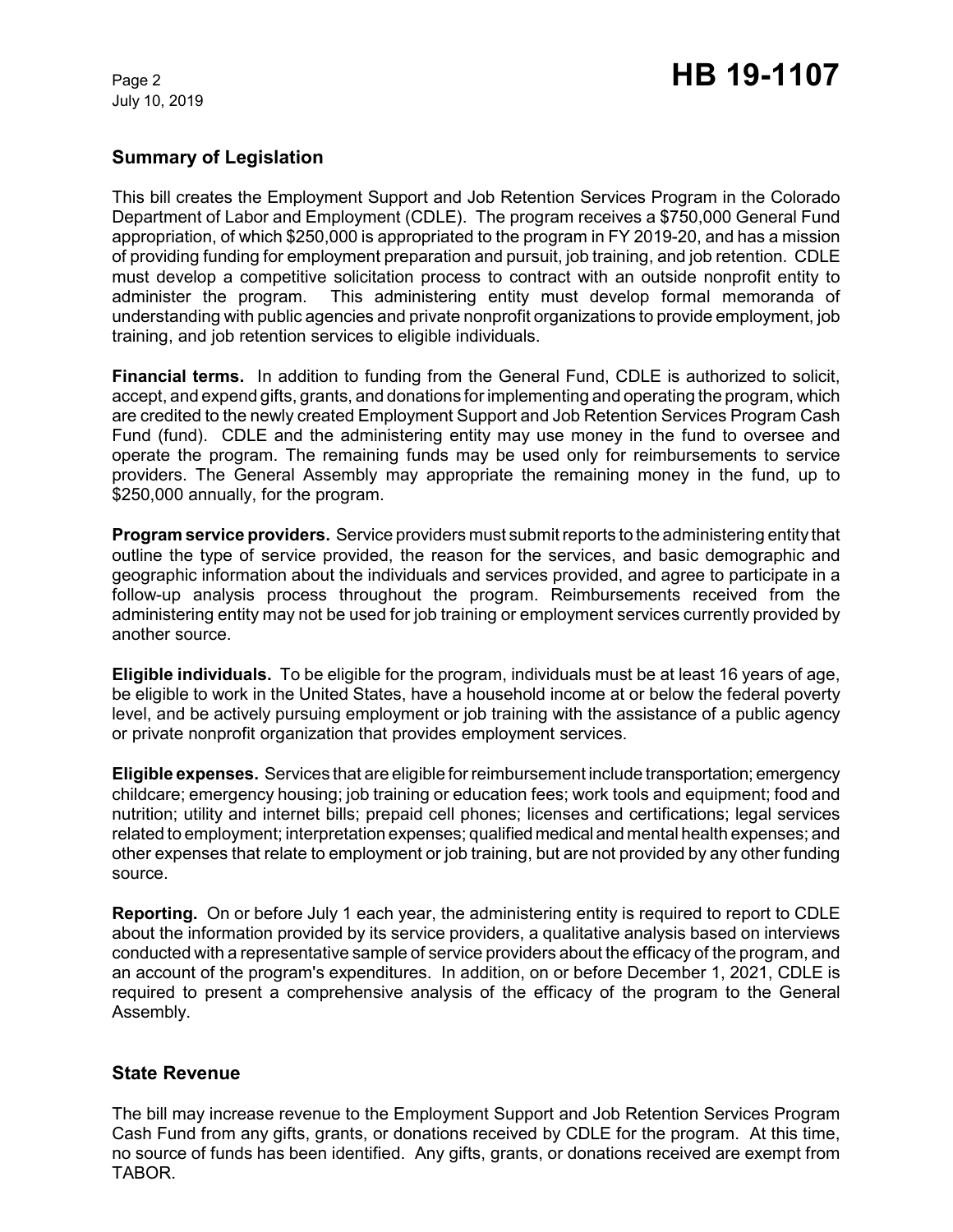# **State Expenditures**

The bill increases cash fund expenditures by \$256,916 and 0.5 FTE in FY 2019-20, and \$263,831 and 1.0 FTE in FY 2020-21 from the Employment Support and Job Retention Services Program Cash Fund.

|                                                    | FY 2019-20 | FY 2020-21     | FY 2021-22     |
|----------------------------------------------------|------------|----------------|----------------|
| Department of Labor & Employment                   |            |                |                |
| <b>Personal Services</b>                           | \$28,186   | \$56,373       | \$56,373       |
| <b>Operating Expenses and Capital Outlay Costs</b> | \$5,178    | \$1.440        | \$1,440        |
| <b>Grant to Administering Entity</b>               | \$216,636  | \$192,187      | \$192,187      |
| Centrally Appropriated Costs*                      | \$6,916    | \$13,831       | \$13,831       |
| FTE - Personal Services                            | $0.5$ FTE  | $1.0$ FTE      | 1.0 FTE        |
| <b>Total Cost</b>                                  | \$256,916  | \$263,831      | \$263,831      |
| <b>Total FTE</b>                                   | 0.5 FTE    | <b>1.0 FTE</b> | <b>1.0 FTE</b> |

#### **Table 2 Expenditures Under HB 19-1107**

 *\* Centrally appropriated costs are not included in the bill's appropriation.*

**Department of Labor and Employment.** CDLE will require 0.5 FTE to implement this program in FY 2019-20 and 1.0 FTE to administer the program in FY 2020-21 and FY 2021-22. This fiscal note assumes that CDLE will begin administering the program in January 2020 and that the General Assembly will appropriate \$250,000 in FY 2020-21 and FY 2021-22 for the program. The staff person will develop the competitive solicitation process for the administering entity; establish the program's procedures and guideline; solicit feedback from key stakeholders; manage the contract with the administering entity; analyze and review reports from the administering entity; and report to the General Assembly. CDLE may use money in the cash fund to oversee the program. The remainder of the funds will be granted to the administering entity for the program, approximately \$216,636 in FY 2019-20 and \$192,187 in FY 2020-21 and FY 2021-22.

**Centrally appropriated costs.** Pursuant to a Joint Budget Committee policy, certain costs associated with this bill are addressed through the annual budget process and centrally appropriated in the Long Bill or supplemental appropriation bills, rather than in this bill. These costs, which include employee insurance and supplemental employee retirement payments, are estimated to be \$6,916 in FY 2019-20 and \$13,831 in FY 2020-21 and FY 2021-22.

## **Local Government**

To the extent that any local governments contract to become service providers for the program, revenue and expenditures will increase for that local government. The impact to a particular jurisdiction depends on the program areas selected by CDLE and the number of individuals served within that area. These impacts have not been estimated.